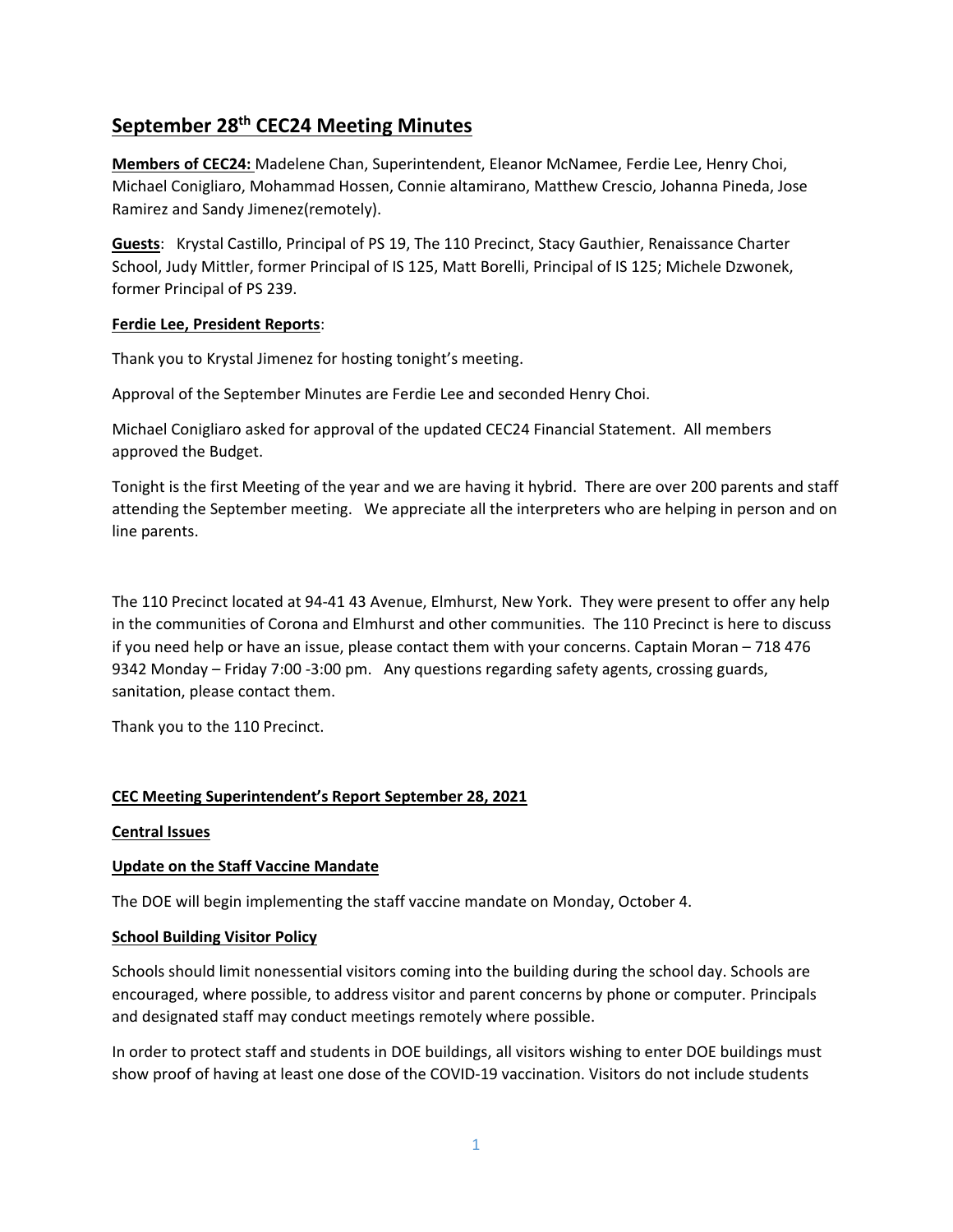attending school in a DOE building, including adult students participating in D79, YABC, or DYCD programs.

## **Acceptable proof of vaccination is one of the following**:

• A CDC Vaccination Card (a photo or photocopy is also acceptable.)

• A NYC Vaccination Record or other official immunization record from within or outside the US, including from a health care provider. A photo or photocopy of this card is also acceptable.

- NYC COVID Safe App on Android or iOS.
- Excelsior Pass or Excelsior Pass Plus.

• DOE COVID‐19 Vaccine Portal. An acceptable COVID‐19 vaccination includes one dose of any COVID‐ 19 vaccine fully authorized or authorized for emergency use by the FDAor WHO.

If a visitor wishes to enter a DOE building but is unable or unwilling to show proof of vaccination upon sign in, the visitor may not enter the building absent emergency circumstances**. Additionally, any visitor to the building must show identification, complete the daily health screening and wear a face covering at all times while on DOE property.**

#### **Protocol for Visitors**

Upon entry to a Department of Education building, a visitor must sign in and show photo identification, proof of vaccination, completion of health screening, and the visitor must be wearing a face covering.

New NYC Schools Account (NYSCA) Families can now access the new NYC Schools Account (NYCSA) portal, which consolidates several important parent‐facing applications in one place. In addition to seeing information for MyStudent, such as grades, attendance, and transportation, families will also be able to access Parent University and the Bullying Reporting online form. Parents can reset the passwords to their student's DOE email accounts through the Manage Account page; please note the change in URL from http://mystudent.nyc to http://schoolsaccount.nyc. Families who currently have a NYCSA account will automatically have access to new features in the portal.

#### **Guidance on Special Education Meetings for the 2021–22 School Year**

During the 2021–22 school year, special education meetings with parents will continue to be held remotely, by phone or using a DOE‐approved virtual‐conferencing platform. Special education meetings include Individualized Education Program (IEP) meetings, social history meetings, manifestation determination review (MDR) meetings, conferences to develop behavioral intervention plans (BIPs), meetings to discuss initial referrals or requests for initial referrals, and meetings to develop suspension plans. At the parent/guardian's request, special education meetings can be held in‐person. If the meeting is held in‐person, all 2021–22 school year policies regarding health and safety must be complied with, including the COVID-19 vaccination requirement currently in effect for visitors. Special education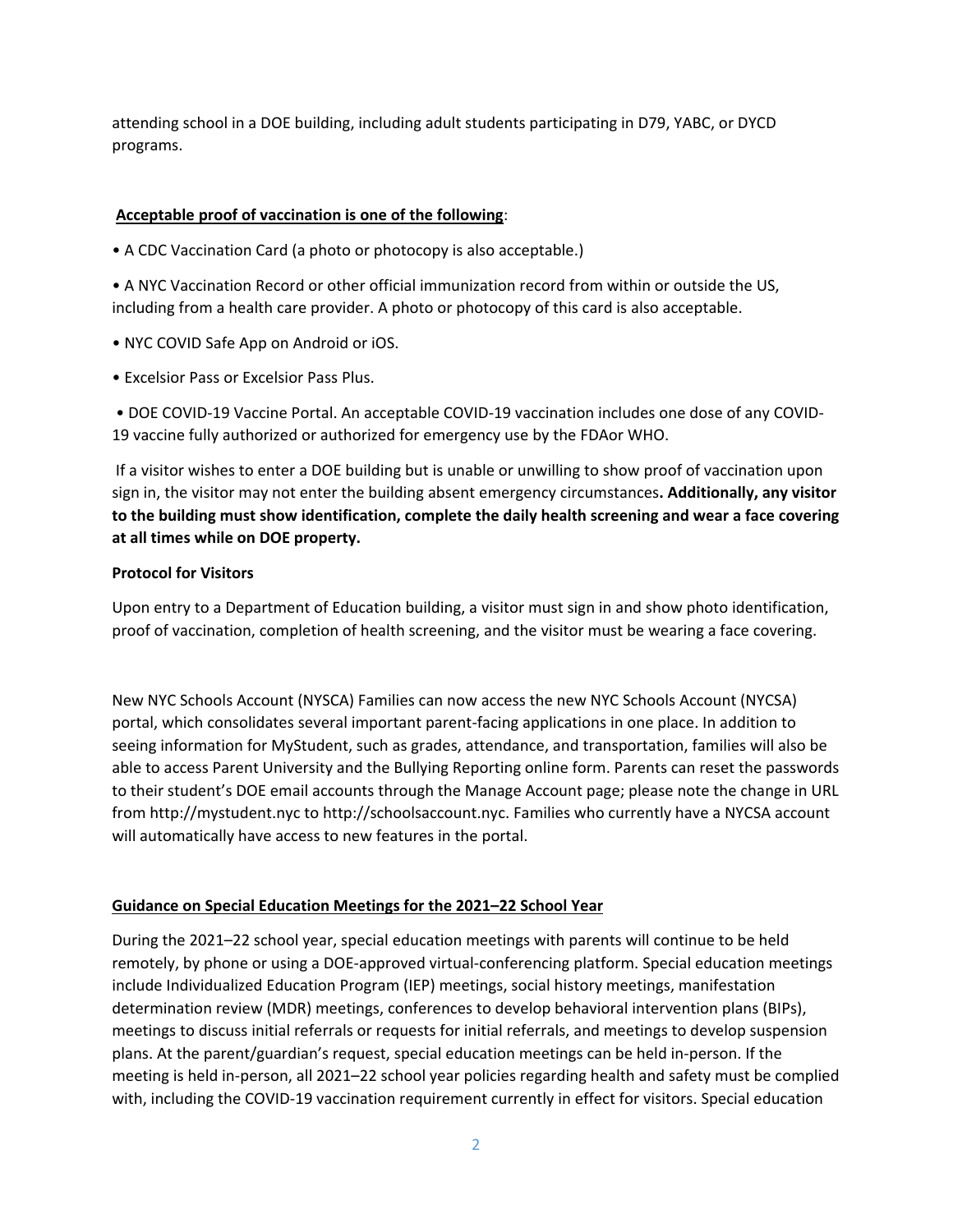meetings do not constitute "emergency circumstances," under which a visitor who is unable or unwilling to show proof‐of‐vaccination upon sign‐in may enter the building.

## **The Universal Mosaic Curriculum**

### **Mosaic Classroom Reading Collections and Scholastic Rising Voices:**

The DOE is developing the new Universal Mosaic Curriculum, a comprehensive, culturally diverse ELA and Math curriculum for all students in grades K-12, set to launch in fall 2023. As an initial part of this initiative, all schools will receive new sets of culturally diverse and representative trade books to supplement and enhance classroom libraries and support students' independent reading.

Specifically, each K‐5 school will receive Scholastic's Rising Voices collections of books celebrating Black and Latino Boys. This is to supplement each school's current efforts before the curriculum is shared in 2023.

The Rising Voices Library provides The Rising Voices Library provide students with culturally relevant texts that give context to today's world through stories of the historically underrepresented. Teaching materials are also included to facilitate deep discussions about social justice and empathy for others.

Sample texts will be delivered to schools beginning the week of September 20th and will include the following titles:

- Grade K: The Field by Baptiste Paul
- Grade 1: A Team Stays Together! By Tony & Lauren Dungy and illustrated by Vanessa Brantley Newton
- Grade 2: Imagine by Juan Felipe Herrera and illustrated by Lauren Castillo
- Grade 3: Surf's Up, Creepy Stuff by Andres Miedosa and illustrated by Victor Rivasff
- Grade 4: Tyrannosaur by Dr. José Carallido and Dr. Diego Pol and illustrated by Florencia Gigena

• Grade 5: Saint Louis Armstrong Beach by Brenda Woods the full classroom sets will be delivered beginning in October

#### **Specialized High School Admissions Test**

All current 8th and first-time 9th grade students who live in New York City can apply to high school and test and/or audition to apply to the Specialized High Schools during the 2021‐2022 school year.

In mid‐October, you will get your child's welcome letter with details on how to access your MySchools account and participate.

#### **SHSAT UPDATE**

As of September 27th, we have updates for students interested in applying to any/all of the eight testing Specialized High Schools. You apply to these schools by registering for and then taking the Specialized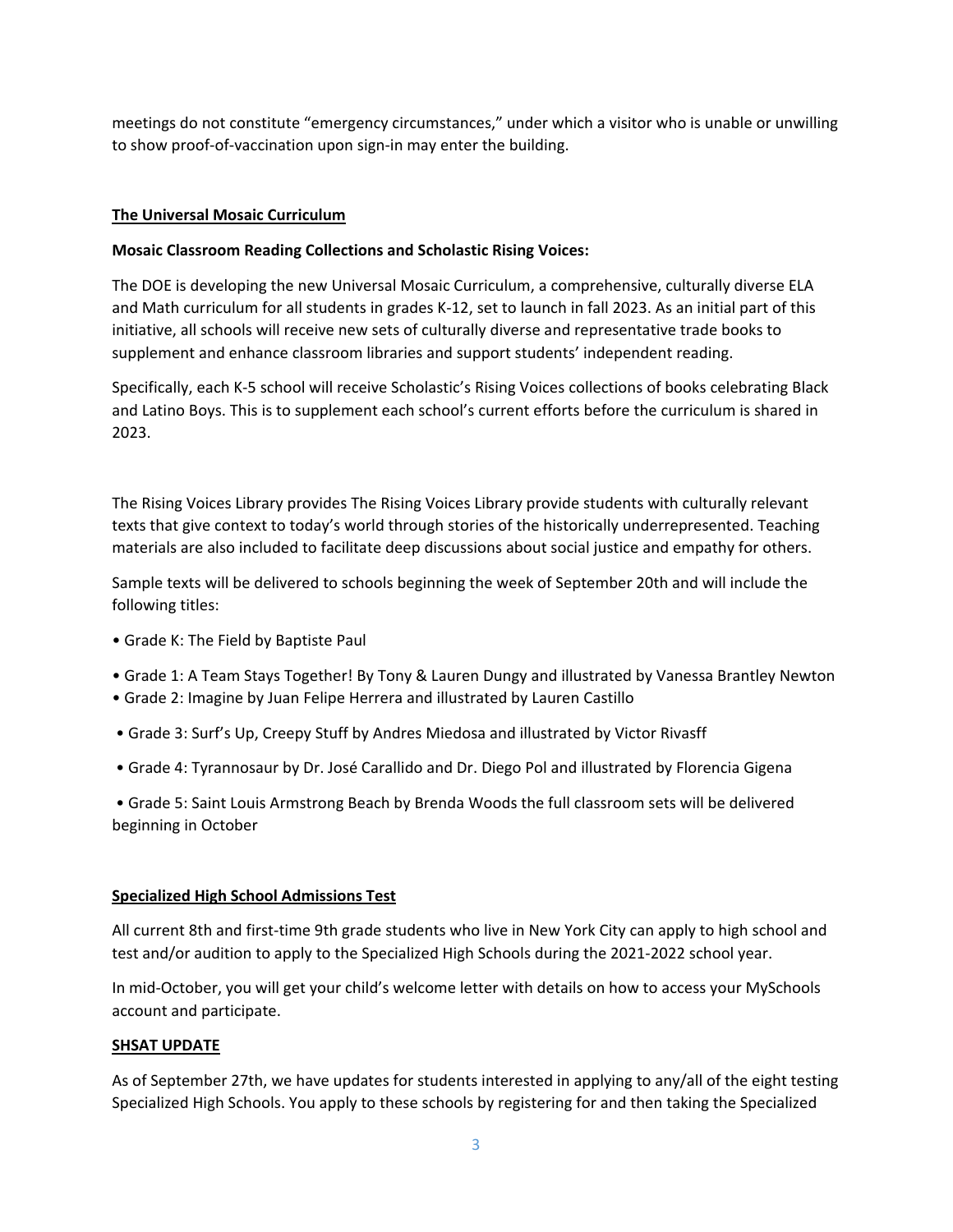High Schools Admissions Test (SHSAT); offers are based on each student's SHSAT score, their school preferences, and seat availability.

#### **Here is what to do, when**:

• Prepare. Detailed test information, sample tests, and information about testing accommodations are available on our website.

• Register. Registration will open in mid‐October 2021. Specific registration dates are coming soon!

• Test. All registered students will take the SHSAT in December 2021. When specific test dates and other information become available, we will send an update.

#### **WHAT TO DO NOW**

• Visit schools.nyc.gov/High and schools.nyc.gov/SHS to get the latest information and watch our video series to learn how to participate in high school admissions. For in‐depth information, read last year's digital High School and Specialized High Schools Admissions Guide. Please note that some resources and information will be updated this fall to reflect any changes for 2022 admissions.

• Start exploring high school program options in the MySchools.nyc high school directory. You do not need to log in or create an account to use the online directory!

#### **District Updates**

#### **New CEC Student Member**

Ms. Fiorela Borici will be our new student Rep for the CEC.

She is currently a senior at Grover Cleveland High School where she is very involved in student council and student government. Congratulations to Ms. Fiorela Borici, she is currently on the zoom.

#### **Department of Health Related Items**

#### **Updates to COVID‐19 School Testing Program**

As of September 2, 2021, the following updates will be in effect for school-based COVID-19 testing:

• School‐based testing will occur weekly (as opposed to biweekly) for unvaccinated students in grades 1–12.

• We can only test students whose parents have provided an updated testing consent form to their school.

 $\triangleright$  You are encouraged to provide this consent for your child if you have not done so. If you have already submitted a testing consent form for the 2021‐22school year, that consent form remains in effect. If you have not yet submitted your consent, you can do so one of two ways: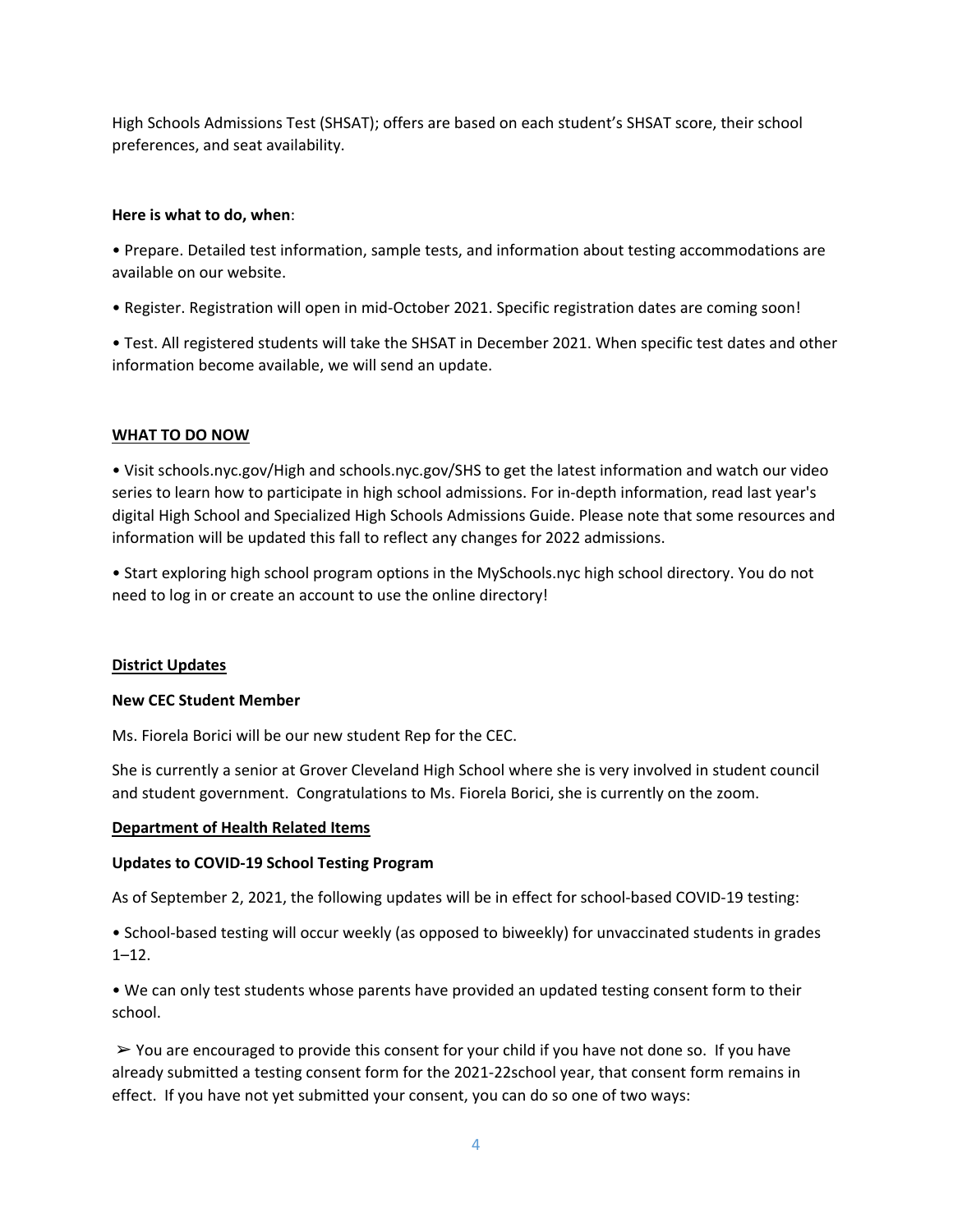Fill out the form using your NYC Schools Account (NYCSA):schoolsaccount.nyc or Download the form online atschools.nyc.gov/ covidtesting and bring the completed form to your child's school

## **Vaccine Requirements for Eligible Students Participating in High Risk Extracurricular Activities**

As a reminder, COVID‐19 vaccination will be required this year for DOE students and staff participating in Public Schools Athletic League (PSAL) sports considered high-risk for potential COVID-19 transmission. High-risk sports include football, volleyball, basketball, wrestling, lacrosse, stunt, and rugby. Vaccination will also be required for participation in bowling because while the sport is not high risk, the locations where it occurs require vaccination.

• Participants in fall high‐risk sports must get their first dose of the COVID‐19 vaccine by the first day of competitive play, which varies by sport. Winter and spring PSAL participants have until the beginning of their season to be fully vaccinated. For additional information about health and safety protocols for PSAL in the 2021‐22 school year, please visit schools.nyc.gov/PSAL.

## **Extracurricular Activities**

Consistent with Centers for Disease Control and Prevention (CDC) and State guidance, COVID‐19 vaccination will be required this year for students who are at least 12 years old and are participating in afterschool extracurricular activities considered high‐risk for potential COVID‐19 transmission. High risk after school activities include:

- Chorus
- Musical Theater
- Dance / Dance Team
- Band / Orchestra / Marching Band
- Cheerleading / Step Teams / Flag Team

## **Special Interest Features**

## **Information about COVID‐19 Vaccine Course with Families**

The DOE's Parent University invites families to attend a one‐hour virtual course entitled, "COVID‐19 Vaccines: What You Need to Know," which will be held at 10:00 a.m. and at 6:00 p.m. on **September 29.**

The course is taught by experts from the NYC Department of Health and Mental Hygiene (DOHMH), and includes updates about COVID‐19 vaccines, as well as a live question‐and‐answer session.

#### **Congratulations from Superintendent Madelene Chan**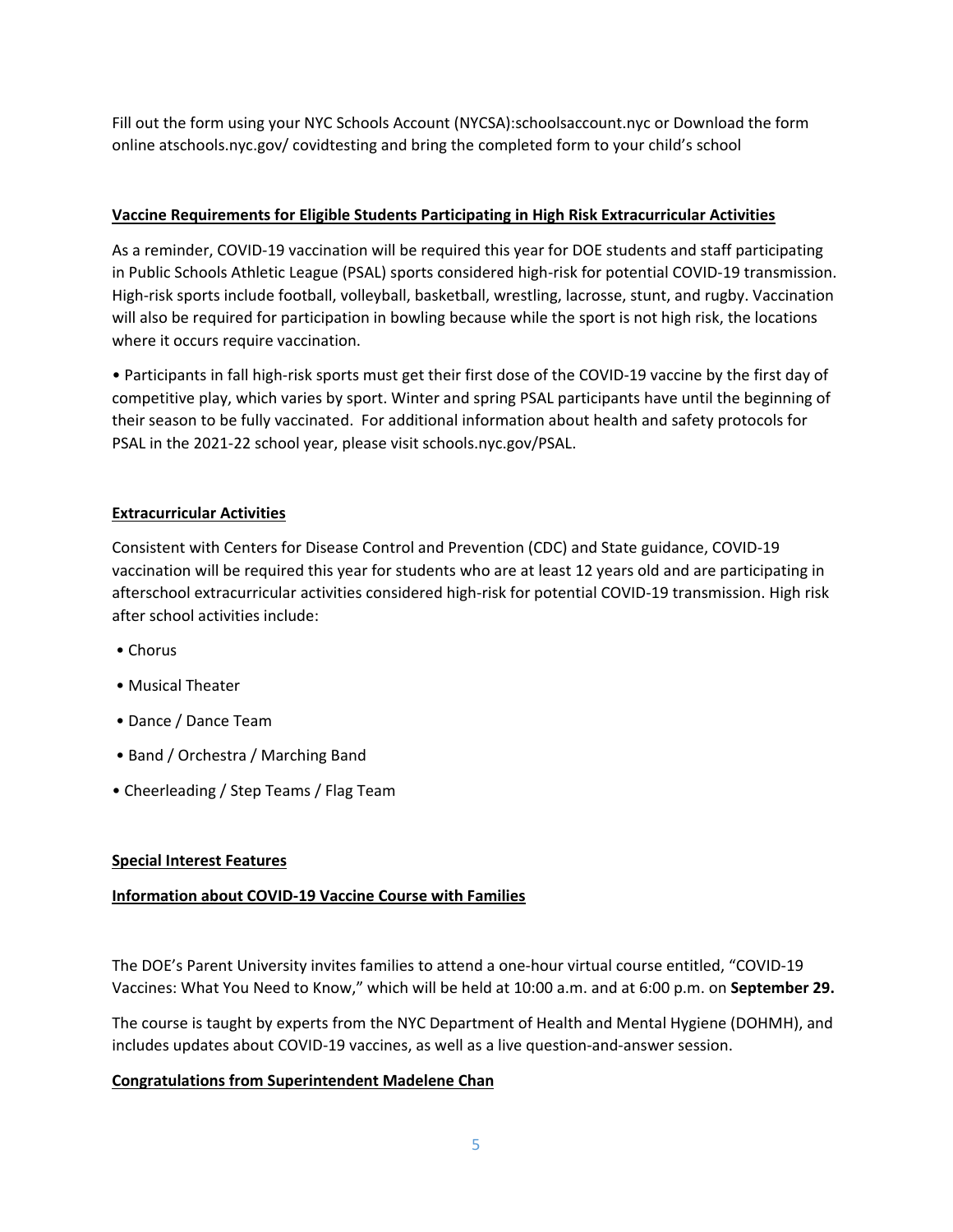We want to congratulate two outstanding Principals who are retiring. July Mittler, Principal of IS 125 and Michelle Dzwonek from PS 239.

Mr. Matt Borelli spoke how Ms. Mittler has been a wonderful Principal for the last 12 years at the DOE and 24 years as principal.

Ms. Michelle Dzwonek from PS 239 Staff, parents and children will be truly missed. It has been a pleasure to work with you. We wish you the best health and much happiness. The love for her students and it has been a pleasure to work with you.

## *Congratulations and enjoy your Retirement!*

Vaccination Mandate MC

Incentives \$100 eligible

Nyc.gov/vaccine finder 877‐vax4nyc Original referral bonus \$100 link.

Trace Take, wipes, Sanitizers

**Guest Speaker – Sandy** Gauthier and the Barone Management regarding the Renaissance 2 Charter School.

A charter school is in Martin Luther High school and in September 2022 is moving to 45‐20 83 Street in Elmhurst with 1,053 students for Kindergarten thru  $3<sup>rd</sup>$  grade. The school has been very helpful.

#### **New Business**

**Henry Choi** mentioned the Office of Pupil Transportation declined our request to speak at our September meeting. We hope they will attend the October meeting. Many children in the district have bussing concerns. If you have any questions regarding bussing, please contact Madelene Chan or Eleanor McNamee at the District 24's office at 718‐592‐3357.

#### **Richard Donnelly from American Debate League Americandebateleague@gmail.com**

This program provides young people of all backgrounds opportunity to develop debating, speaking and literacy skills through debate training and competitions that will ultimately improve self‐esteem, academic achievement, graduation success rates and access to higher education.

Provide opportunities for students to participate in competitive debate competitions bi-monthly or quarterly throughout the year.

Provide Summer Debate Camps for elementary to high school students